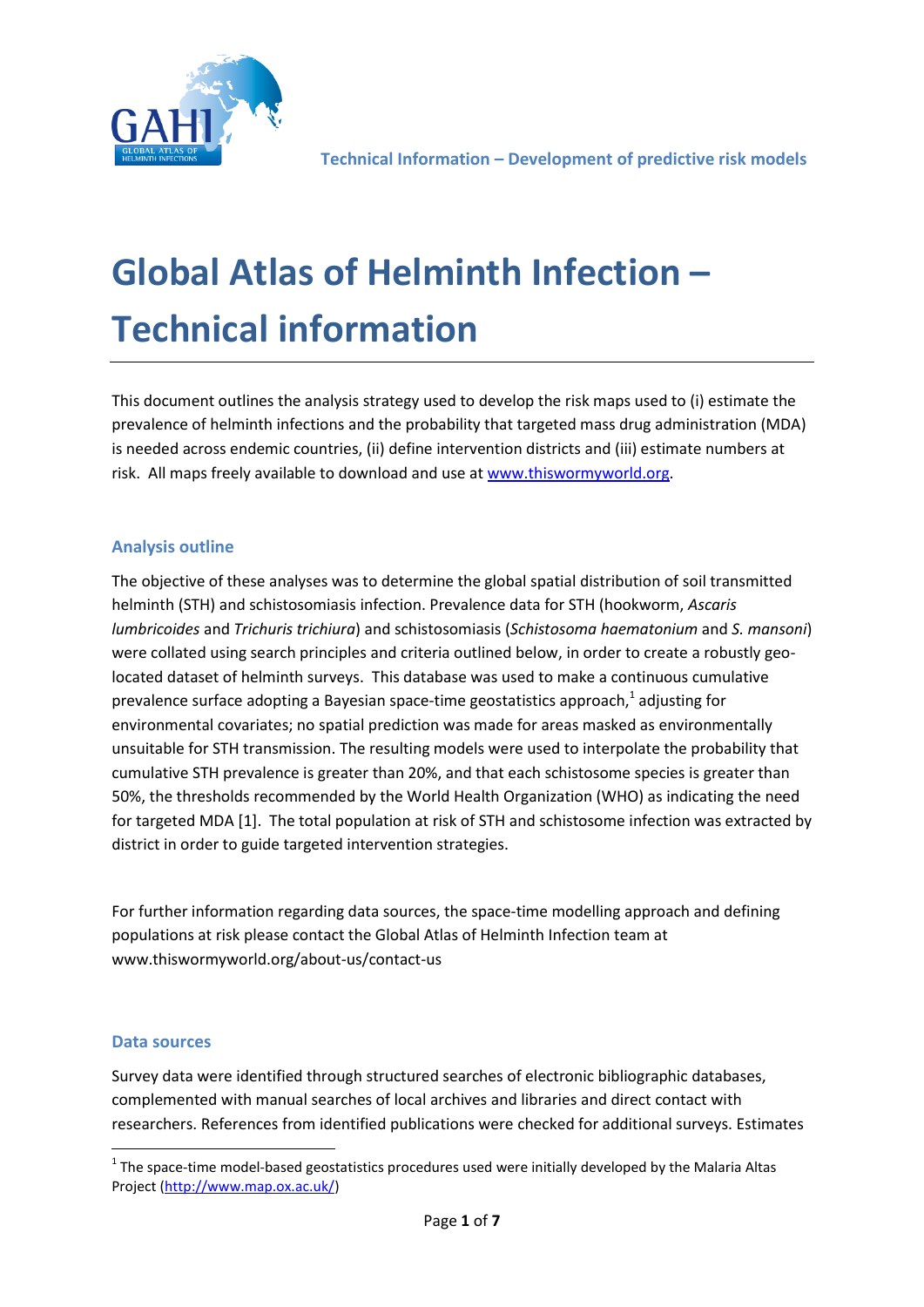

of infection prevalence were included according to pre-defined criteria: only cross-sectional prevalence surveys were included; data were excluded if based on hospital or clinic surveys, postintervention surveys, or surveys among sub-populations, such as among refugees, prisoners or nomads. In instances where multiple surveys from the same location were surveyed at different times, each survey was included. Abstracted data included details on the source of the data, date and location of survey, characteristics of the surveyed population, survey methodology, method of diagnosis, age range of sampled individuals, and the number of individuals examined and the number positive with hookworm, *A. lumbricoides* and *T. trichiura*. Authors of published data were contacted if relevant information was unclear from the original reports. For the current analysis, survey data were collected between 1974 and present day.

The longitude and latitude of each survey were determined using a combination of resources including a national schools databases, village databases digitised from topographical maps and a range of electronic gazetteers (see Brooker et al. [2]); and contact with authors who used GPS. For purpose of this analysis, data points less than 2km apart were treated as a single location.

#### **Estimating cumulative prevalence of STH**

The prevalence of infection with any STH species (i.e. cumulative prevalence of STH) was calculated using a simple probabilistic model of combined infection, incorporating a small correction factor to allow for non-independence between species, following the approach of de Silva and Hall [3]. In brief, when assuming the probability of infection with one species to be independent of infection with others, the cumulative probability of having at least one infection is multiplicative:  $P_{HAT} = H + A$ + *T* - (*HA*) - (*AT*) - (*HT*) + (*HAT*) where *PHAT* is the cumulative STH prevalence, *H* is the prevalence of hookworm infection, *A* the prevalence of *A. lumbricoides* and *T* the prevalence of *T. trichiura*. Previous analysis of 60 datasets from 20 countries by de Silva and Hall suggests that, due to nonindependence, overestimation of cumulative STH prevalence using simple probability increases by 0.6% for every 10% increase in prevalence [3]. The true cumulative prevalence of STH can therefore be estimated as *PHAT* ÷ 1.06. This correction factor was thus incorporated into the estimation of cumulative prevalence of STH. This approach to estimating cumulative prevalence is used, both when presenting observed prevalence data and when using species specific models to develop spatial models of cumulative prevalence, as explained below.

#### **Ecological and climatic covariates and limits of transmission**

Normalised differenced vegetation index (NDVI; a measure of vegetation density) and land surface temperature (LST) based on the period 1992 to 1996 at 5km resolution were obtained for the National Oceanographic and Atmospheric Administration's (NOAA) Advanced Very High Resolution Radiometer (AVHRR) [\(http://noaasis.noaa.gov/NOAASIS/ml/avhrr.html\)](http://noaasis.noaa.gov/NOAASIS/ml/avhrr.html). Temporal Fourier analysis (TFA) was used, and Fourier Processed products (annual amplitude) were assembled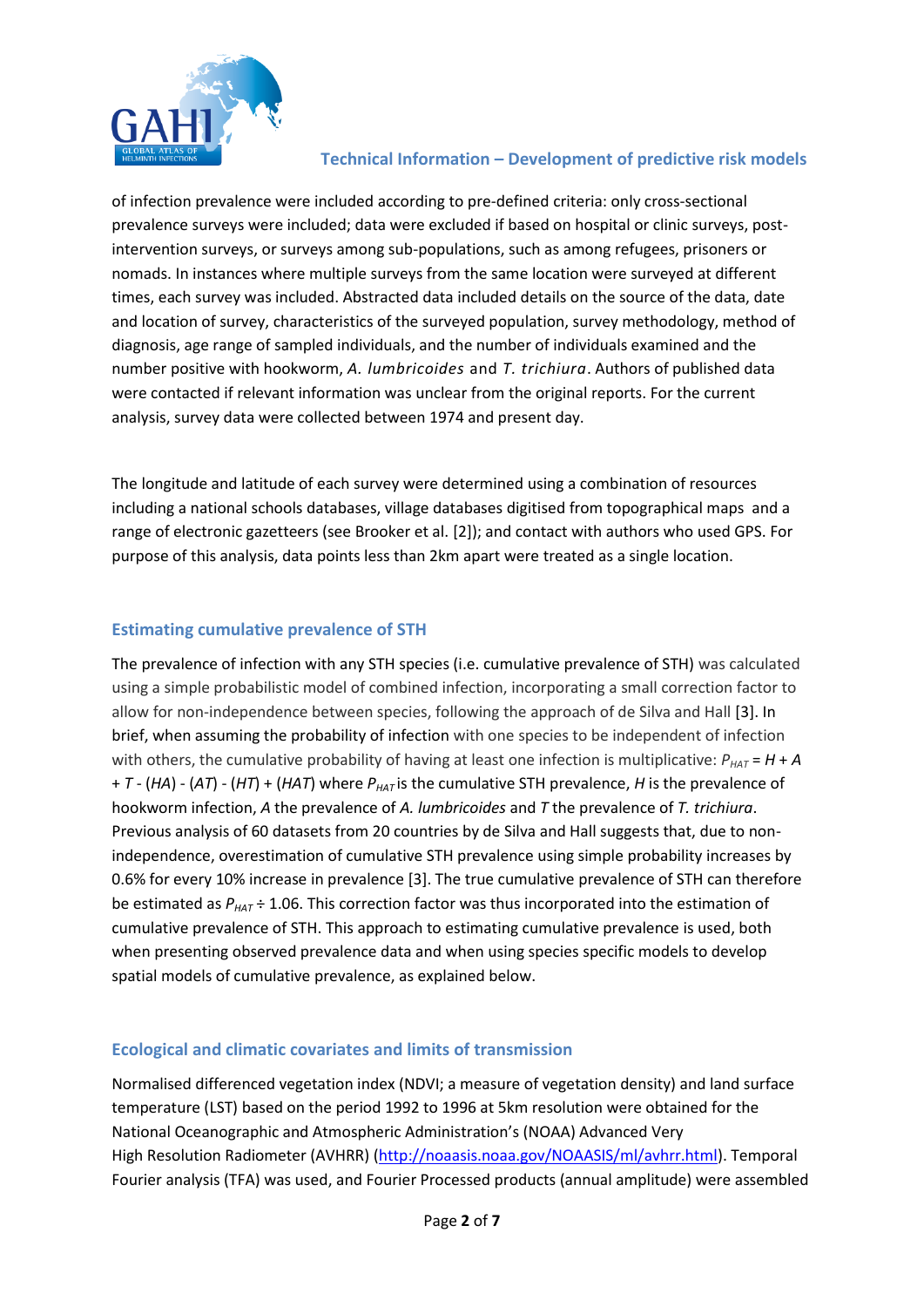

[4,5]. Population density was derived from adjusted population counts for the year 2000 projected to 2009 by applying national, medium variant, inter-censal growth rates [6]. The annual amplitude products for LST and NDVI were standardised to optimise sampling during MCMC by subtracting the arithmetic mean and dividing by the standard deviation.

These ecological data, along with results from previous studies, were used to define the spatial limits for the transmission of STH. Specifically, it has been shown experimentally that the development of free-living infectious stages of A. lumbricoides and T. trichiura ceases at 38°C and hookworm at 40°C [7-10]. This is supported by an observed relationship between prevalence across sub-Saharan Africa and annual amplitude products for LST and NDVI. On this basis, areas were masked as unsuitable for STH transmission where the annual amplitude products for LST and NDVI exceeded extreme limits (i.e. too hot and/or arid). No spatial prediction was subsequently made for such areas.

#### **Bayesian space-time modelling approach**

The probability models used in this study assumed that individuals participating in each sample were egg-positive for helminth infection with a probability that was a continuous function of the time and location of the survey, modified by a set of covariates, and modelled as a Gaussian process [11]. The Bayesian space-time model was implemented in two parts starting with an inference stage in which a Markov Chain Monte Carlo (MCMC) algorithm was used to generate samples from the join posterior distribution of the parameter set and the space-time random field at the data locations. This was followed by a prediction stage in which samples were generated from the posterior distribution of infection prevalence at each prediction location on a 5 x 5 km grid. Each species was modelled separately. Both the inference and prediction stages were coded using Python (PyMC version 2.0) [12]

For each species, the *N<sub>i</sub>* individuals included in survey *i* were assumed egg-positive with probability  $P(x_i, t_i)$ , so that the number positive  $(Y_i)$  was distributed binomially:

 $Y_i | N_i, P(x_i, t_i) \sim \text{Binomial}(N_i, P(x_i, t_i))$ 

The coefficient  $P(x_i, t_i)$  at location x and time t was modelled as the inverse logit function applied to a space-time component, plus an unstructured (random) component. The unstructured component  $\epsilon(x_i)$  was represented as a Gaussian process with zero mean and variance *V*. The space-time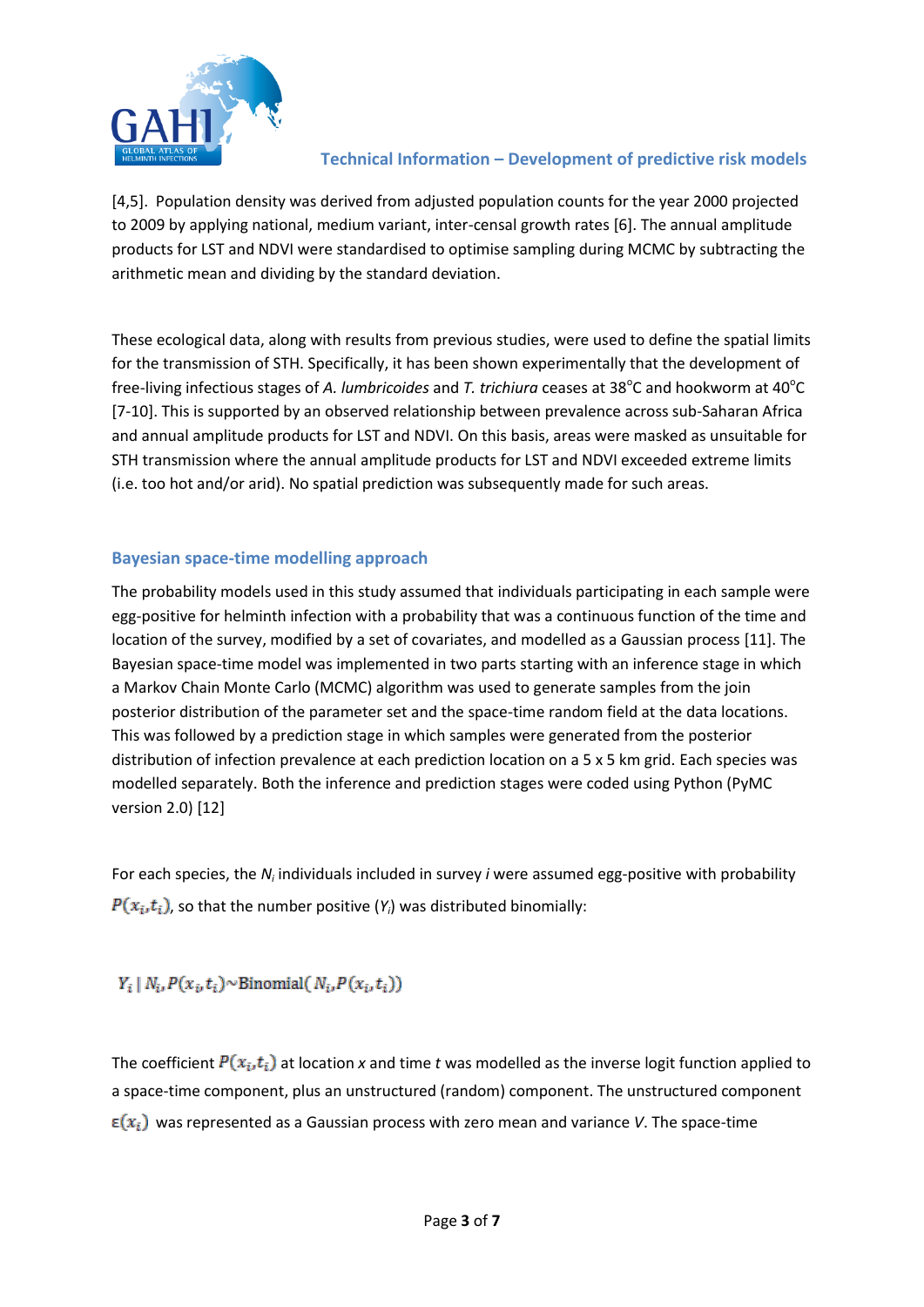

component was represented by a stationary Gaussian process  $f(x, t)$  with mean  $\mu$  and covariance *C.*

The mean component  $\mu$  was modelled as a linear function of standardised maximum LST and NDVI, whether the prediction location x was extreme rural (defined as <10 persons per km<sup>2</sup>) and whether the survey was community-based rather than school-based. The mean component was therefore defined by x parameters:

$$
\mu = \beta_x + \sum_{k=1}^K \beta_k X_{i,x,t,k}
$$

where  $\sum_{k=1}^{K} \beta_k X_{i,x,t,k}$  denotes the matrix of included covariates and  $\beta_x$  the intercept.

Covariance between spatial and temporal locations was modelled using the space-time covariance function *C*:

$$
C(x_i, t_i, x_j, t_j) = \tau^2 \gamma(0) \frac{(\Delta x)^{\gamma(\Delta t)} K_{\gamma(\Delta t)}(\Delta x)}{2^{\gamma(\Delta t) - 1} \Gamma(\gamma(\Delta t) + 1)}
$$

$$
\gamma(\Delta t) = \frac{1}{2\rho + 2(1-\rho)[(1-\nu)e^{-|\Delta t|/\phi t} + \nu\cos(2\pi\Delta t)]}
$$

$$
\Delta t = |t_i - t_j|
$$

 $K_{\gamma}$  is the modified Bessel function of the second kind of order  $\gamma$ , and  $\Gamma$  is the gamma function.

Spatial distances between a pair of points  $x_i$  and  $x_j$  was computed as the great-circle distance  $D_{GC}(x_i, x_j)$  multiplied by a factor that depends on the angle of inclination  $\theta(x_i, x_j)$  of the vector pointing from  $x_i$  to  $x_j$ .  $\theta$  was computed as if latitude and longitude were Euclidean coordinates (on a cylindrical projection):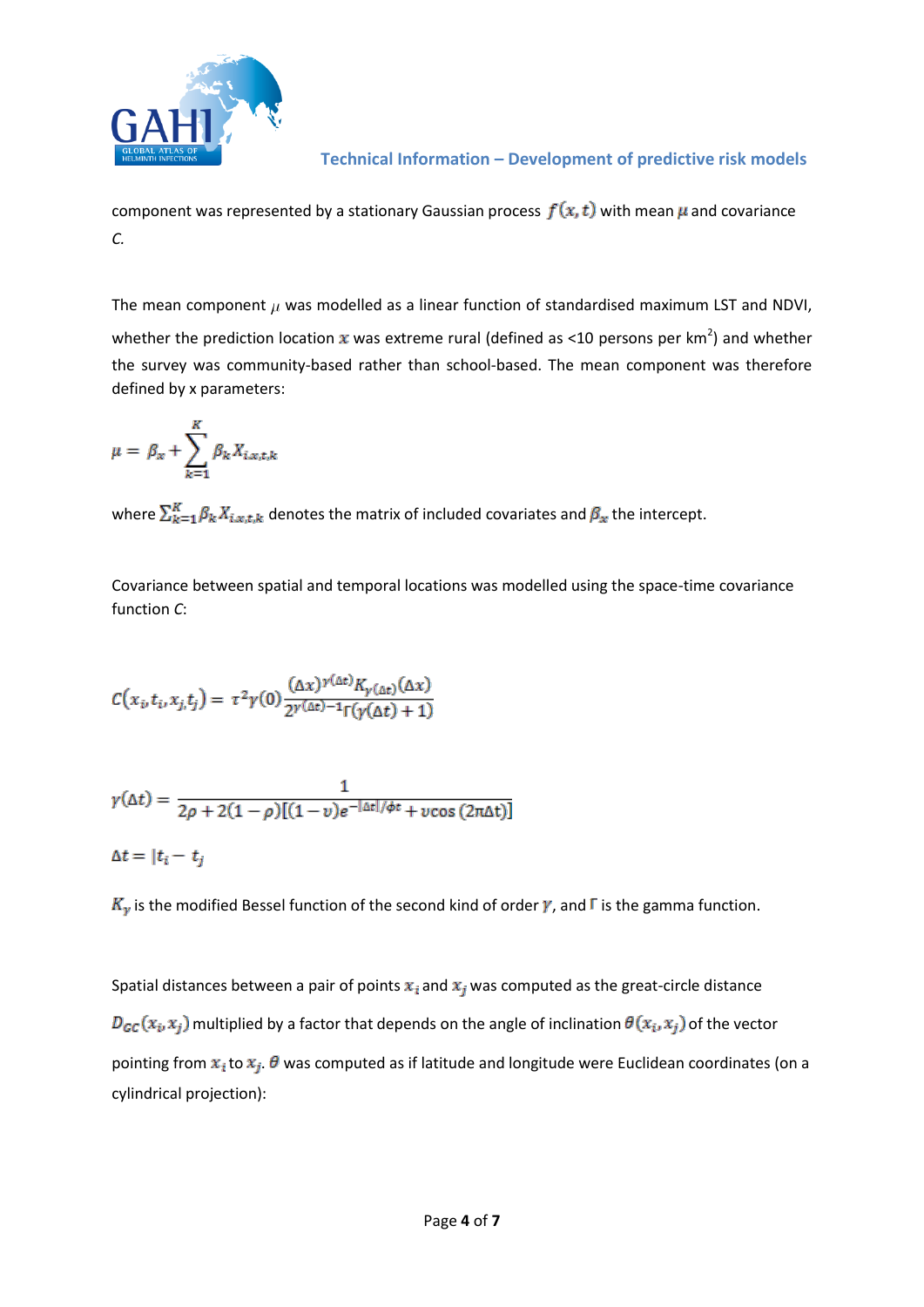

$$
\Delta x = 2\sqrt{\gamma(\Delta t)} \frac{D_{GC}(x_i, x_j) \sqrt{1 - \psi^2 \cos^2(\theta(x_i, x_j) - \lambda)}}{\phi_x}
$$

As temporal separation increases, the covariance approaches a limiting sinusoid

 $\tau^2[\rho + (1-\rho)\nu\cos(2\pi\Delta t)]$  rather than sero. On the other hand, when  $\Delta t = 0$  (i.e. points at different locations but the same time), this reduced to a standard exponential form with a range parameter  $\phi_x\sqrt{2}$ .

The square root of the partial sill  $\tau$  and the spatial range parameter  $\phi_x$  were assigned skew-normal priors. An exponential, proper prior was assigned to  $\phi_t$ , and a uniform prior was assigned to the direction of anisotropy parameter  $\lambda$  and to the the "eccentricity" parameter  $\psi^2$ , which control the amount of anisotropy. A uniform prior was assigned to the limiting autocorrelation in the temporal direction,  $\rho$ , and a standard prior was assigned to the components of the mean.

#### **Model implementation and output**

Bayesian inference was implemented using Markov Chain Monte Carlo to generate samples from the posterior distribution of the Gaussian field  $f(x_i, t_i)$  at each data location and of the unobserved parameters of the mean, covariance function and Gaussian random noise component.

For each species, samples were generated from the mid-year 2009 mean of the posterior distribution of  $f(x_i, t_i)$  at each prediction location at points on a regular 5 × 5 km spatial grid across sub-Saharan Africa. Model output therefore consisted of samples from the predicted posterior distribution of the 2009 infection prevalence at each grid location, which were used to generate point estimates of infection prevalence. Cumulative prevalence of STH was then estimated using the probabilistic model given above, producing a posterior probability distribution for cumulative STH at each prediction location. Probability contour maps were subsequently developed by calculating the observed proportion of the STH posterior probability distribution at each prediction location that exceeded WHO policy intervention thresholds (20% and 50% prevalence) [13].

#### **Defining intervention districts**

Prediction locations were classified as endemic if the probability that STH prevalence exceeded 20% (the MDA once-yearly intervention threshold) was > 0.5. These locations were further classified as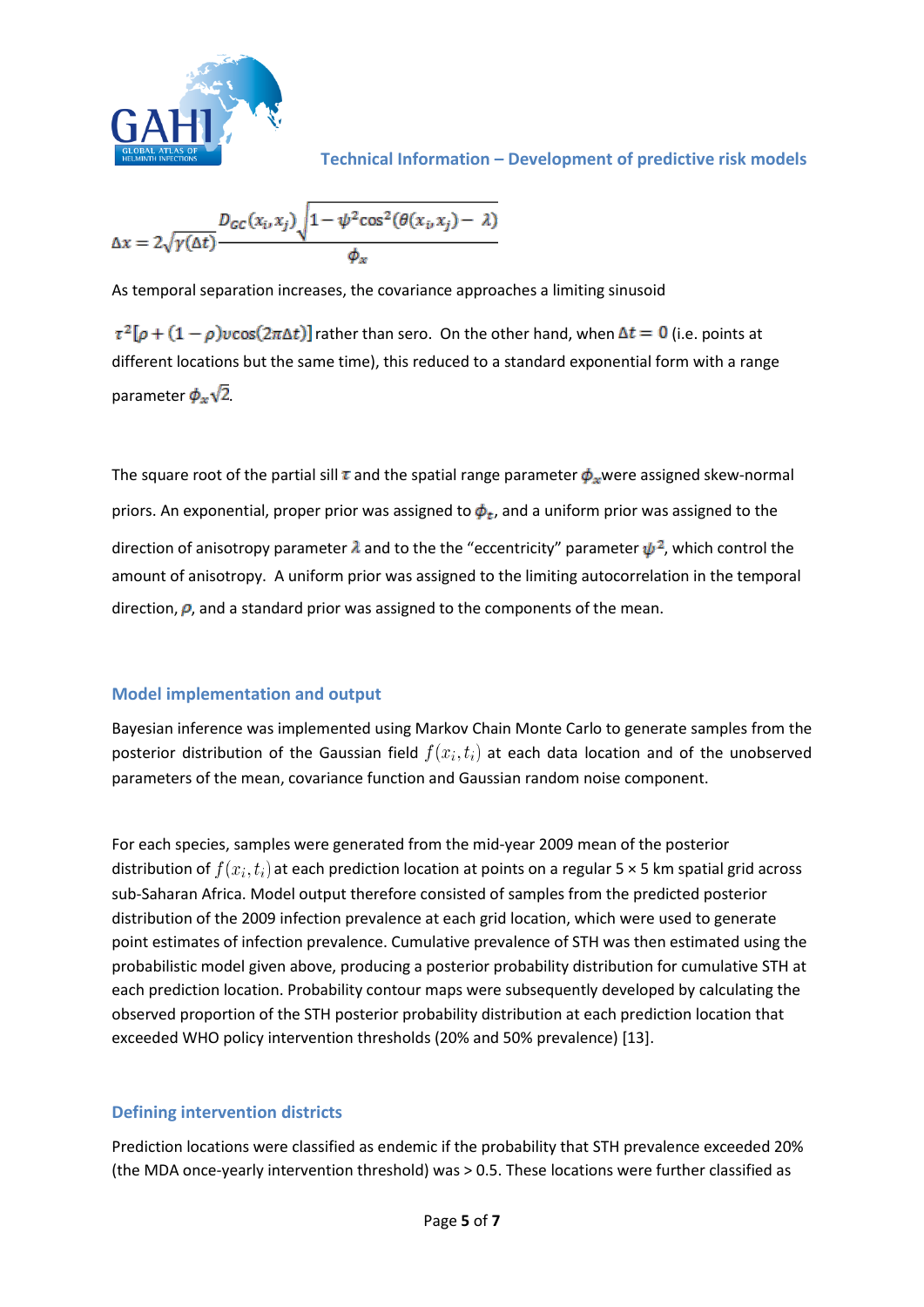

hyper-endemic if the probability that STH prevalence exceeded 50% (the MDA twice-yearly intervention threshold) was > 0.5. Administrative boundaries were derived from the Global Administrative Unit Layers (GAUL), an initiative implemented by FAO within the EC-FAO Food Security Programme funded by the European Commission [\(http://www.foodsecinfoaction.org/News/news\\_06\\_06.htm\)](http://www.foodsecinfoaction.org/News/news_06_06.htm). Digital administration level 2 (district) boundaries and a population distribution map (adjusted population counts for the year 2000 projected to 2009 by applying national, medium variant, inter-censal growth rates, as previously described [6], at 5 km<sup>2</sup> resolution) were overlaid on the endemicity-class surface to extract population-adjusted proportions of each district in each endemicity class. Districts were defined as MDA intervention districts if over 33% of the population were in endemic (once-yearly MDA) or hyperendemic (twice yearly MDA) endemicity classes.

#### **Defining populations at risk**

Individuals were classified "at risk" if they lived in a prediction location classified as exceeding 20% prevalence (i.e. endemic for STH). Population counts were derived using the population distribution maps described above. The proportion of the population of school-going age (5-14 years) for each country was based on the World Population Prospects: 2008 Revision Population Database [http://esa.un.org/unpp/index.asp?panel=3;](http://esa.un.org/unpp/index.asp?panel=3) accessed 11<sup>th</sup> May 2010) and the primary-school net enrolment rate was derived from World Bank Indicators [\(http://data.worldbank.org/indicator/SE.PRM.NENR;](http://data.worldbank.org/indicator/SE.PRM.NENR) accessed 11<sup>th</sup> May 2010; [14]).